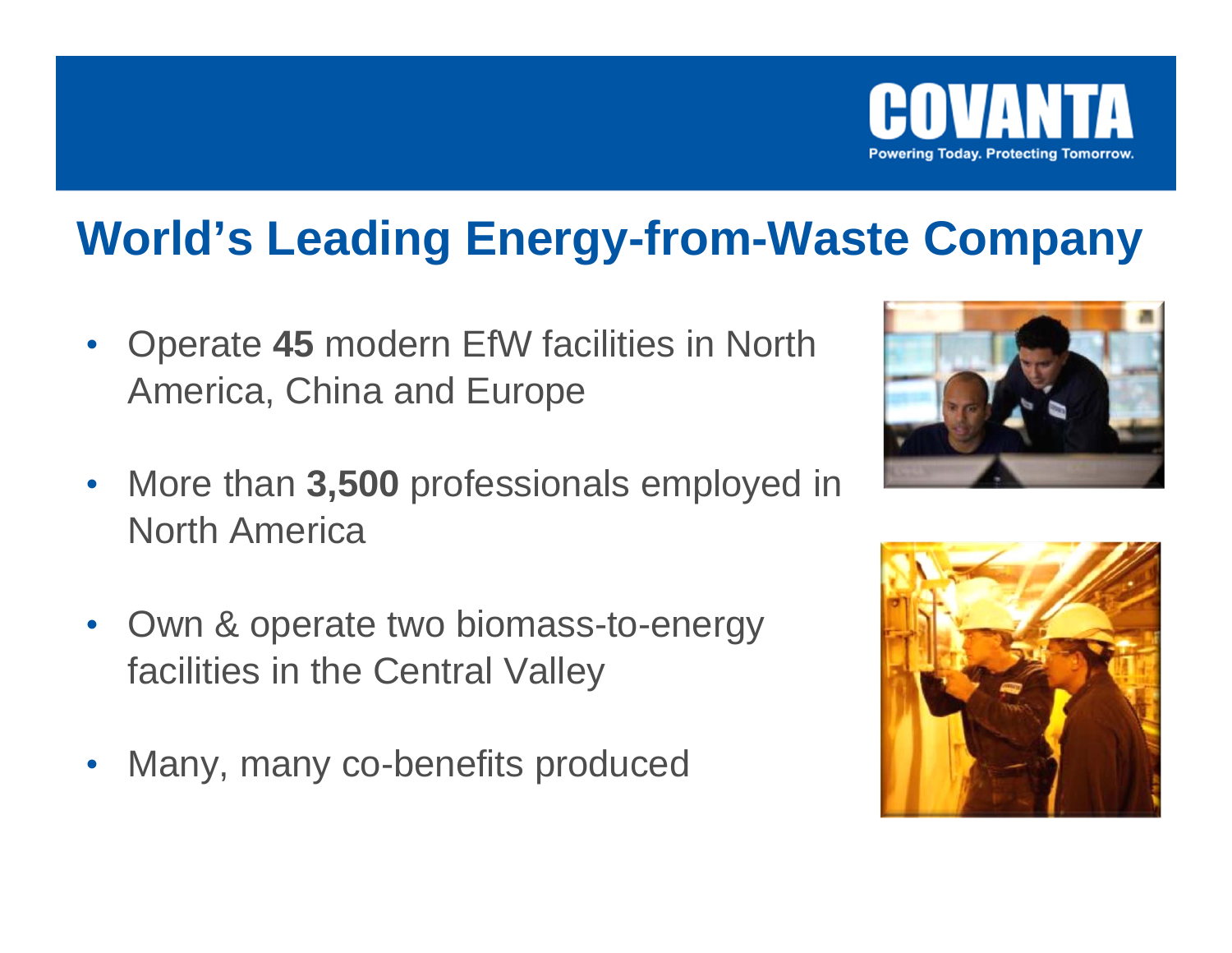

## **Covanta Delano & Covanta Mendota**



### **Facilities**





#### **Fuel Sources**

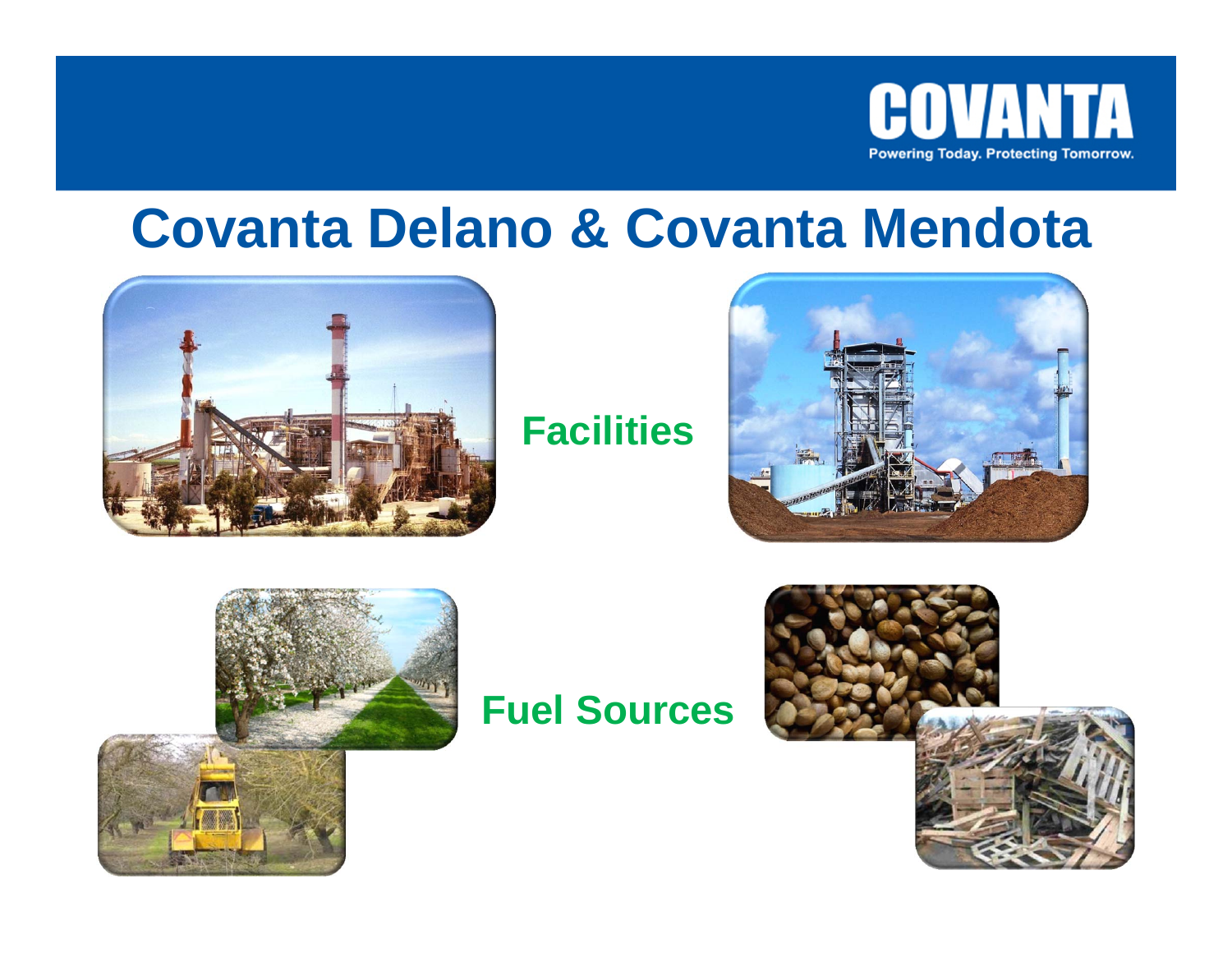

## **Community Partnership**

#### Numerous Valley stakeholders:

- •Valley residents / employees
- •County and city municipalities
- •San Joaquin Valley APCD
- •Growers
- •Orchard service contractors
- •Vendors and suppliers
- •Energy consumers











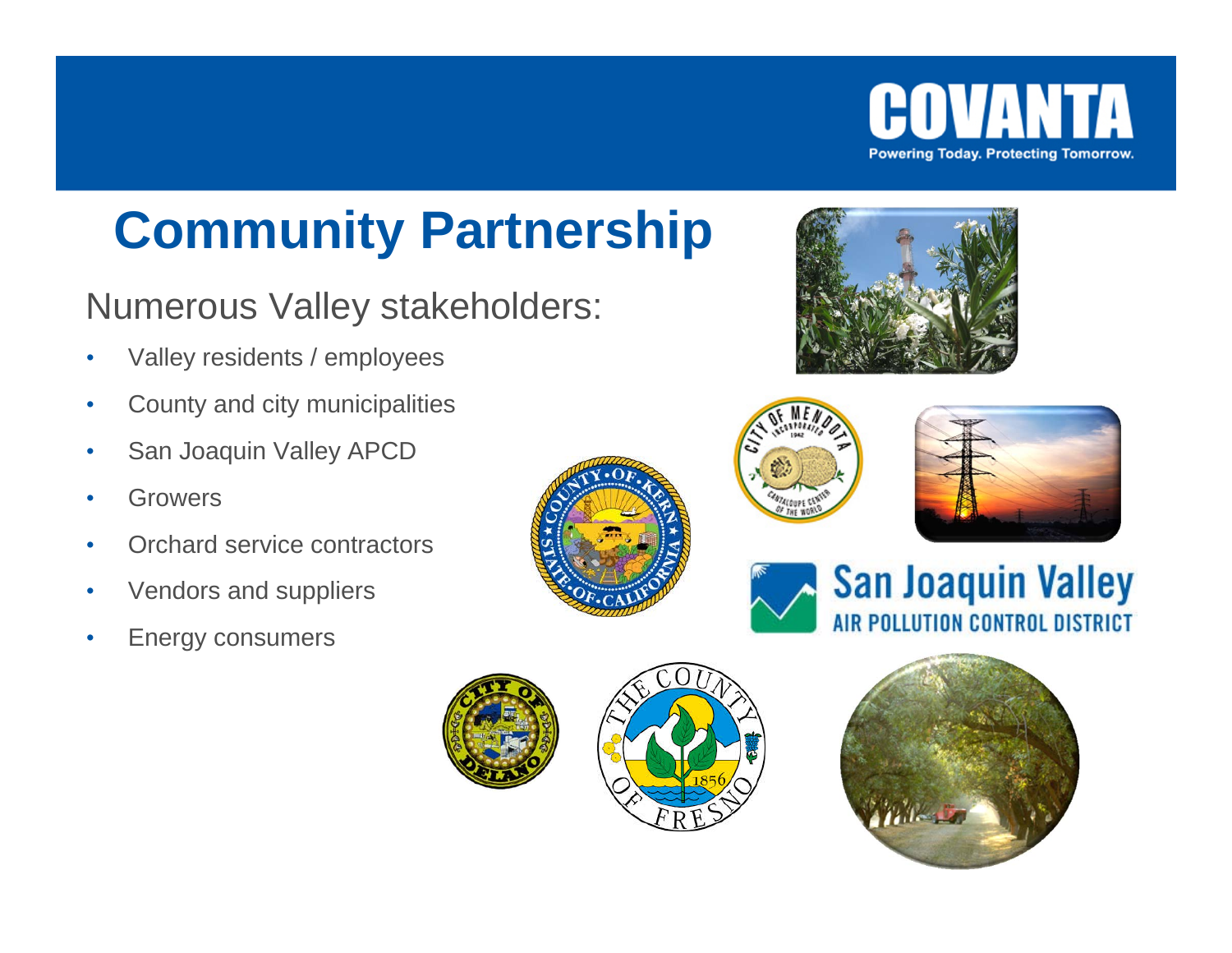

## **Co-Benefits of Energy-from-Biomass**

#### **Jobs**

- •Combined 83 full-time **skilled** jobs at the plants / local residents
- •Another 200+ full-time dedicated direct jobs in the supply chain

### **Avoided Emissions**

•Up to 95% lower emissions than open-burning alternative

#### **Economically Intensive Business**

- •Total daily biomass fuel cost exceeds  $$55K = lower cost to remove orchards$
- •Nearly \$7mm combined annual payroll
- •Approx. \$29mm annual contribution to the local economies
- •Sale and property tax revenue source